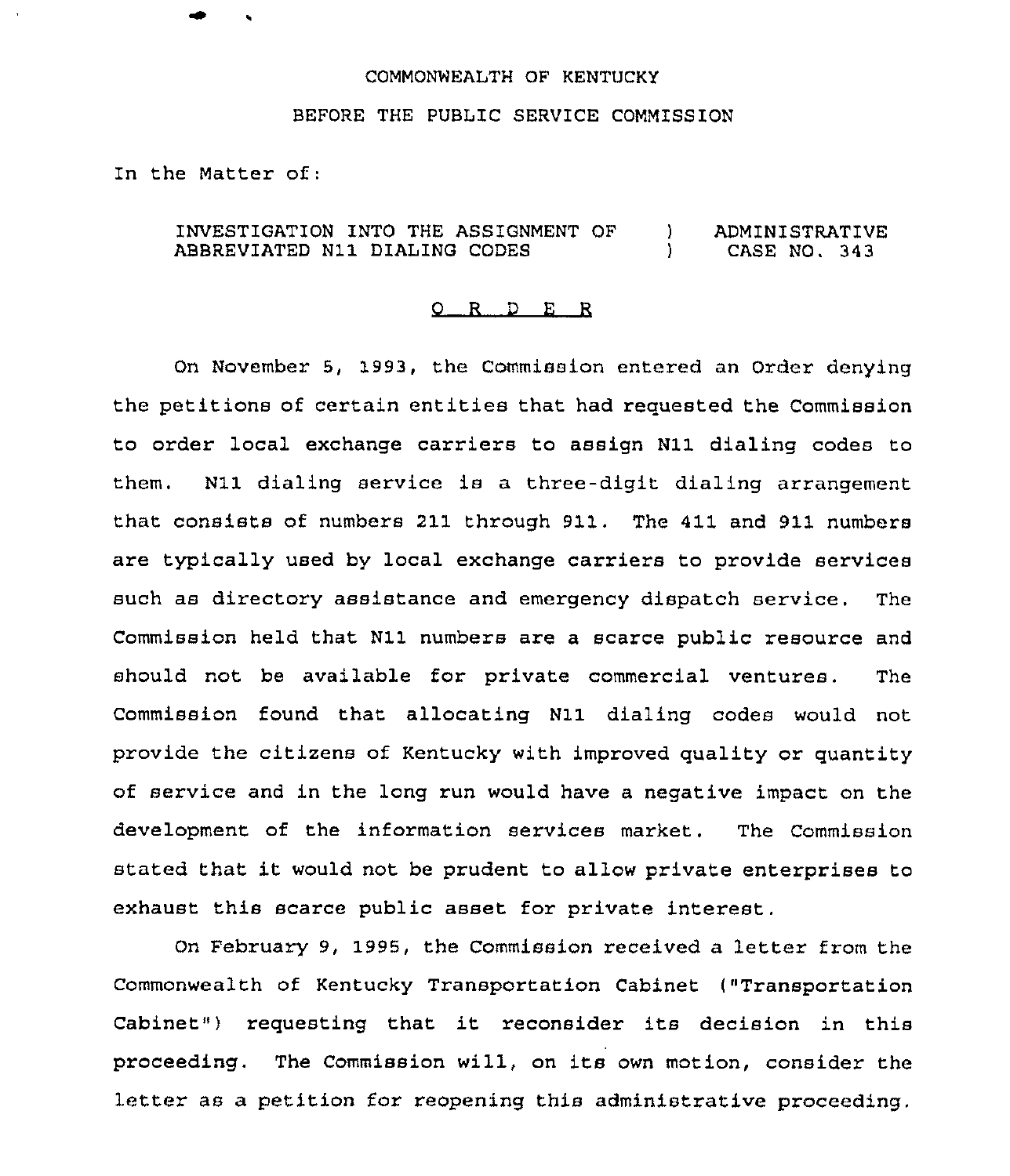The Transportation Cabinet is implementing a regional traffic management system for the Cincinnati/Northern Kentucky area. Thc purpose of the system is to move vehicular traffic more efficiently and safely than current conditions allow. Tho Transportation cabinet asserts that these efforts will bo enhanced by tho availability of travel information through touchtono and collular phones to travelers using an N11 code. Service would bc froo to the public and would enable the public to rocoivo timely information concerning the rerouting of traffic.

Eased on the assertions of the Transportation Cabinet that the service would be valuable to the public and would bo generally available and not a mere commercial venture on the part of tho information provider, the Commission will reopen this proceeding and reconsider its Order as applied to public service projects.

IT IS THEREFORE ORDERED that:

 $\sim$   $\sim$ 

1. This administrative pzoceeding be reopened to consider the assignment of N11 dialing codes to state agencies for public interest projects.

2. Within 30 days of the date of this Order, tho Transportation Cabinet shall file the following:

(a) All available information on its project which establishes the need for an N11 dialing code.

(b) <sup>A</sup> description of how an N11 dialing code would offer greater benefits than a seven-digit number.

 $-2-$